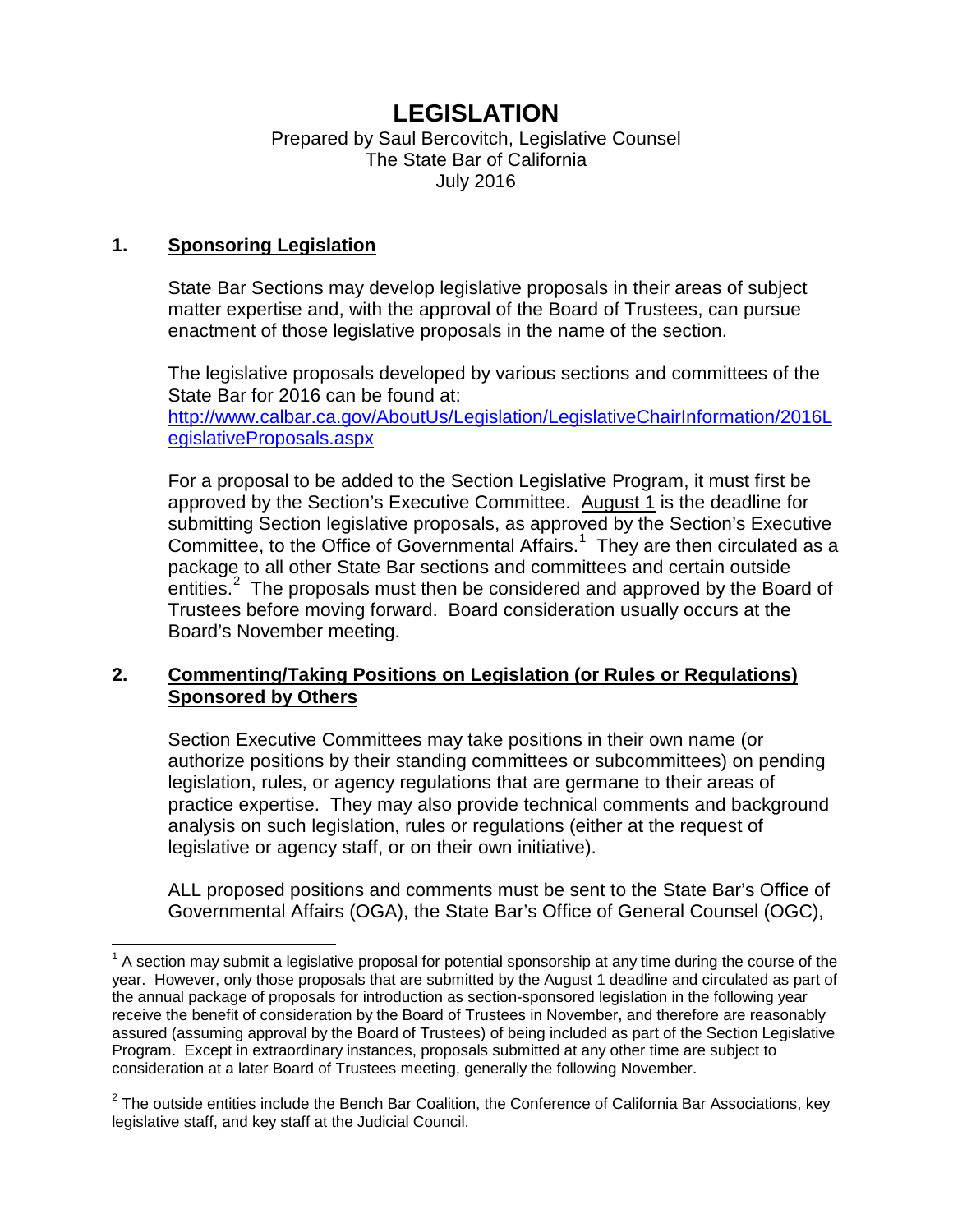and the Chair of the designated Committee of the Board of Trustees, and must be approved before they can be conveyed to the Legislature, department, federal agency, or (on rare occasions) Congress. The approval process involves several components, including the proposed position itself, the substance of the proposed comments, and the manner in which any comments may be conveyed.

Possible positions include support for a bill or a specified provision of a bill (which often does not require additional Section involvement beyond transmittal of a support letter), support if amended, oppose unless amended, and opposition to a bill. Positions other than a statement of support may involve as much work (including testimony before legislative committees) and negotiation over amendments as actually sponsoring legislation.

Technical comments, e.g., those offered to eliminate ambiguities, resolve inconsistencies, or address workability, can be more effective and more favorably received than positions on bills.

Proposed positions or comments on state or federal legislation, rules, or regulations must be sent to Saul Bercovitch, State Bar Legislative Counsel [\(Saul.Bercovitch@calbar.ca.gov\)](mailto:Saul.Bercovitch@calbar.ca.gov), for the approval process.

The procedure for approving positions or comments applies to ALL proposed comments and positions, including those on state or federal legislation, state or federal rules, and state or federal agency regulatory proposals.

In rare instances, where legislation directly impacts the State Bar, issues of attorney ethics and conduct, or issues impacting access to legal services for the people of California, Sections may propose that the Board of Trustees consider taking a position on a particular bill.

### **3. Identifying and Tracking Legislation**

To assist Sections in identifying and monitoring the progress of legislation of interest, the Office of Governmental Affairs provides a number of services, resources, and suggestions:

#### a). Section Bill Tracking Page (w/Folders for Each Section)

The Office of Governmental Affairs maintains a bill tracking page, which includes folders of bills that have been identified as being of potential interest to each of the Sections. The folders can be found on the State Bar website, at:

[http://www.calbar.ca.gov/AboutUs/Legislation/SearchforLegislation/BillTra](http://www.calbar.ca.gov/AboutUs/Legislation/SearchforLegislation/BillTrackingSectionsandCommittees.aspx) [ckingSectionsandCommittees.aspx](http://www.calbar.ca.gov/AboutUs/Legislation/SearchforLegislation/BillTrackingSectionsandCommittees.aspx)

The accuracy and value of these folders depends entirely on how the legislative contacts of the various Section Executive Committees, etc., work with the Office of Governmental Affairs in the process of identifying bills of potential interest. Bills placed in the folders are updated